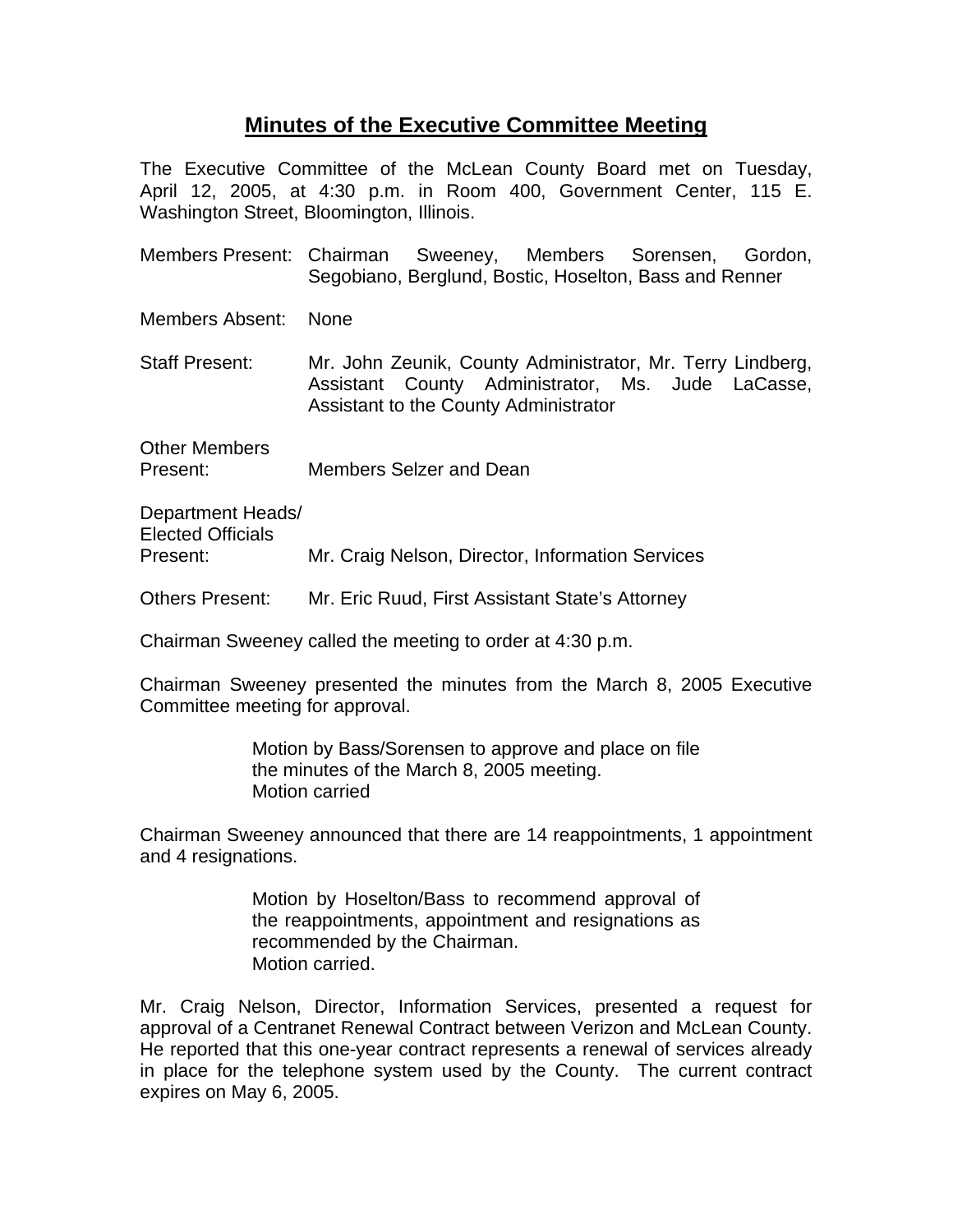Executive Committee April 12, 2005 Page Two

Mr. Nelson indicated that during the next year, Information Services will investigate alternative options to the current telephone system with the intent of bringing a recommendation to this Committee. This timeline will allow the renovation work at the Law and Justice Center to be incorporated in the future plans.

> Motion by Sorensen/Berglund to Recommend Approval of a One-year Centranet Contract Renewal between Verizon and McLean County. Motion carried.

Chairman Sweeney brought forward the Justice Committee action item C.1)b) which is a request for approval of an Intergovernmental Agreement between the City of Bloomington, Town of Normal, County of McLean and Emergency Telephone System Board – County Administrator. He reported that the Justice Committee deadlocked with a 3-3 split on two different motions concerning this Intergovernmental Agreement. Chairman Sweeney recommended that a motion be made to forward this item to the full Board without a recommendation.

> Motion by Sorensen/Segobiano to Recommend sending the Request for Approval of Intergovernmental Agreement between the City of Bloomington, Town of Normal, County of McLean, and the Emergency Telephone System Board to the McLean County Board with no Recommendation from the Executive Committee. Motion carried.

Chairman Sweeney stated that due to the sensitive nature of this request, it is important that the entire Board be included in the discussion and vote.

Chairman Sweeney shared his concern with the dialogue that has taken place regarding his support or non-support of this Agreement, or his desire to postpone the decision for a few months to see what happens with the City of Bloomington. He stated, for the record, that he supports the Intergovernmental Agreement, as it provides the County and the Town of Normal with an acceptable settlement with the City of Bloomington.

Mr. Renner stated that the Justice Committee unanimously felt that Bloomington withdrawing from MetCom was a bad idea on the part of Bloomington. He indicated that the Committee was deadlocked on two motions, namely to send it the Executive Committee "without recommendation" or to send it with a "recommendation of approval under duress."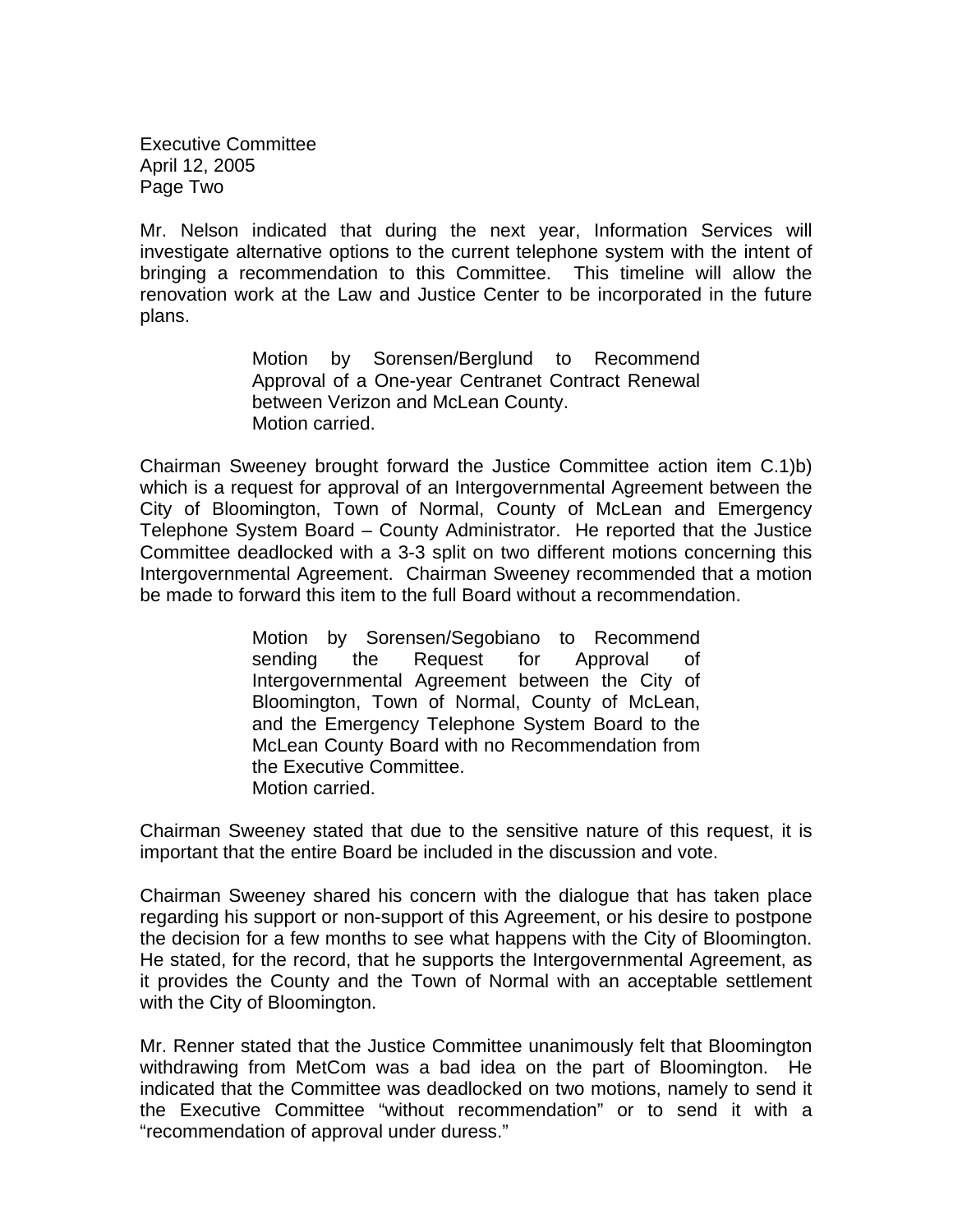Executive Committee April 12, 2005 Page Three

Mr. Matt Sorensen, Chairman, Finance Committee presented three items for action. The first two items, to be acted upon together, are requests for approval of an Ordinance of the McLean County Board Amending the 2005 Combined Appropriation and Budget Ordinance for Fund 0103 (WIC) – Health Department and approval of an Ordinance of the McLean County Board Amending the 2005 Combined Appropriation and Budget Ordinance for Fund 0107 (West Nile Virus Prevention Program) – Health Department.

> Motion by Sorensen/Berglund to Recommend approval of the Ordinance of the McLean County Board Amending the 2005 Combined Appropriation Budget Ordinance for Fund 0103 (WIC) and the Ordinance of the McLean County Board Amending the 2005 Combined Appropriation and Budget Ordinance for Fund 0107 (West Nile Virus Prevention Program) for the Health Department. Motion carried.

Mr. Sorensen presented a request for approval of a Resolution transferring \$3,004.34 from the General Fund 0001 to the Revenue Stamp Fund 0151, Fiscal Year 2005 for the County Recorder's Office.

> Motion by Sorensen/Renner to Recommend Approval of a Resolution Transferring Monies from the General Fund 0001 to the Revenue Stamp Fund 0151, Fiscal Year 2005 – County Recorder.

Mr. Sorensen explained that this is a discrepancy that was found in the Outside Auditor's report two years ago. It was a perpetual inaccuracy between the general ledger accounts in the Treasurer's Office and the Recorder's accounts. He indicated that the source of this difference has never been identified but has been the same for two years. Mr. Sorensen stated that this is simply a correction to resolve the error.

Motion carried.

Chairman Sweeney asked if there were any questions. Hearing none, he thanked him.

Mr. Tari Renner, Chairman, Justice Committee presented a request for approval of an Intergovernmental Agreement between the Illinois Department of Public Aid and the McLean County State's Attorney – Title IV-D Child Support Enforcement – State's Attorneys Office.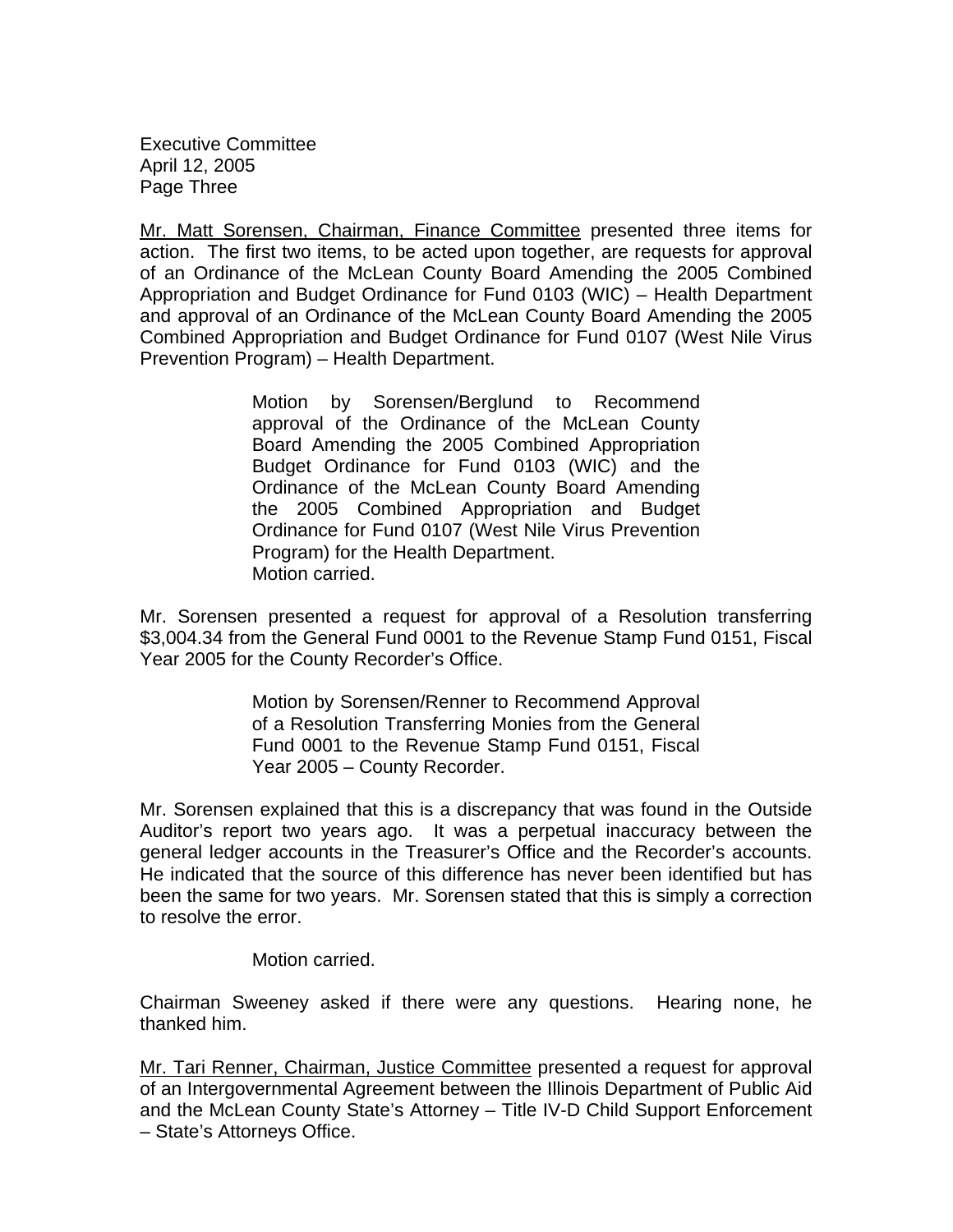Executive Committee April 12, 2005 Page Four

> Motion by Renner/Berglund to Recommend Approval of an Intergovernmental Agreement between the Illinois Department of Public Aid and the McLean County State's Attorney – Title IV-D Child Support Enforcement – State's Attorneys Office.

Mr. Hoselton asked if this is the standard agreement that is presented annually to the Board. Mr. Renner replied that it is the annual agreement.

Motion carried

Chairman Sweeney asked if there were any further questions. Hearing none, he thanked him.

Mr. George Gordon, Chairman, Land Use and Development Committee reported that the Land Use and Development Committee brings no action items to the Executive Committee.

Chairman Sweeney asked if there were any questions for Mr. Gordon. Hearing none, he thanked him.

Ms. Diane Bostic, Chairman, Property Committee presented a request for approval of an Emergency Appropriation Ordinance Amending the Fiscal Year 2005 Combined Annual Budget and Appropriation Ordinance – Facilities Management Department 0041, Government Center – County Administrator.

> Motion by Bostic/Renner to Recommend Approval of an Emergency Appropriation Ordinance Amending the Fiscal Year 2005 Combined Annual Budget and Appropriation Ordinance – Facilities Management Department 0041, Government Center – County Administrator.

Mr. Segobiano asked for an explanation of this request. Ms. Bostic replied that since moving into the Government Center, four capital improvement projects have been identified that need to be addressed that were not included in the original bid specifications and plans for the Government Center. She indicated that the addition of Solar Insulation Draperies in offices on the east and west sides of the building was the most crucial, as those offices are extremely warm. Ms. Bostic stated that she recommended that some of these requests be deferred and included in the Fiscal Year 2006 budget. However, after the Committee voted on each individual project, the Emergency Appropriation Ordinance was approved by the Committee.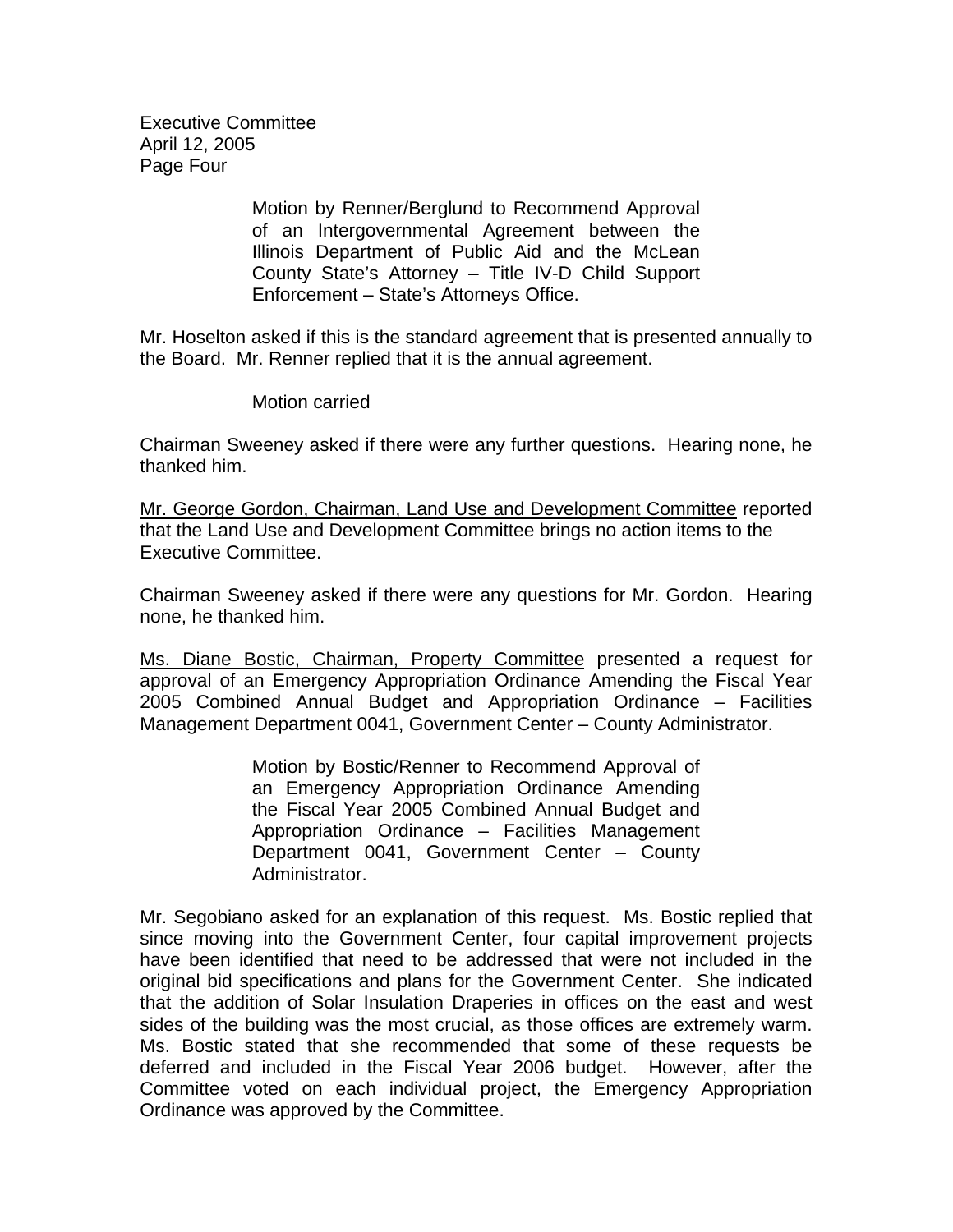Executive Committee April 12, 2005 Page Five

Mr. Segobiano stated his concern regarding the request for an additional private office for the Chief Deputy in the Recorder's Office and asked how many chief deputies have private offices. Ms. Bostic replied that all of the other chief deputies have private offices.

Motion carried

Chairman Sweeney clarified that the current signage on the building identifying it as the Government Center is inadequate. The new signage will be placed on the marble panels on the front and east side of the building. Ms. Bostic indicated that the Property Committee recommended that it say County of McLean instead of McLean County.

Mr. Duffy Bass, Chairman, Transportation Committee reported that the Transportation Committee has no items for action.

Mr. John Zeunik, County Administrator reported that he has nothing to report to the Committee.

Chairman Sweeney asked if there were any questions for Mr. Zeunik. Hearing none, he thanked him.

Chairman Sweeney presented the March 31, 2005 bills as recommended and transmitted by the County Auditor for payment. The fund total for the month is \$400,184.44 with the prepaid total the same and there is a transfer of \$47,724.00.